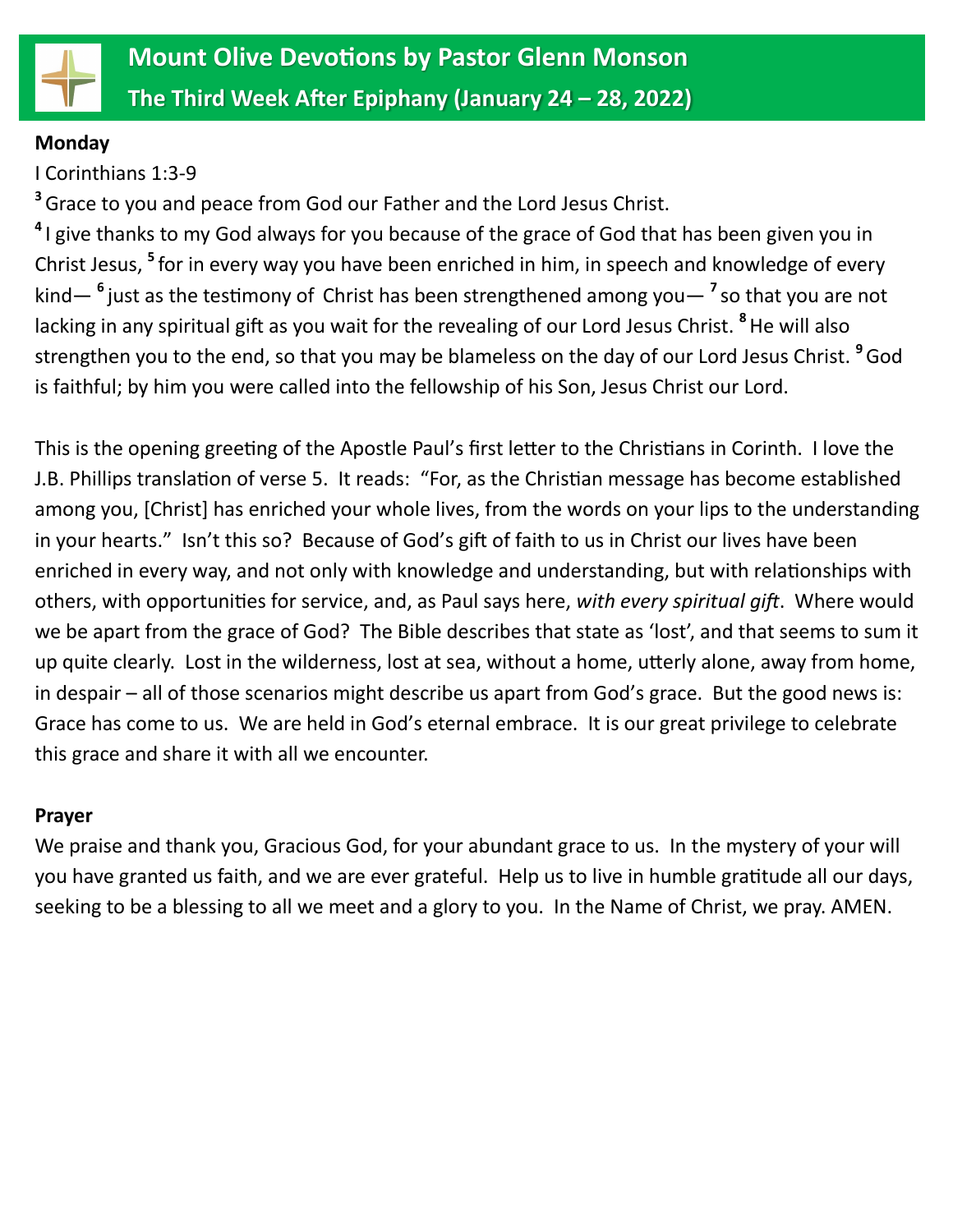### **Tuesday**

Isaiah 61:1-4 The spirit of the Lord GOD is upon me, because the LORD has anointed me; he has sent me to bring good news to the oppressed, to bind up the brokenhearted, to proclaim liberty to the captives, and release to the prisoners; <sup>2</sup> to proclaim the year of the LORD's favor, and the day of vengeance of our God; to comfort all who mourn; <sup>3</sup> to provide for those who mourn in Zion to give them a garland instead of ashes, the oil of gladness instead of mourning, the mantle of praise instead of a faint spirit. They will be called oaks of righteousness, the planting of the LORD, to display his glory. <sup>4</sup> They shall build up the ancient ruins, they shall raise up the former devastations; they shall repair the ruined cities, the devastations of many generations.

This ongoing pandemic has left many of us identifying with those to whom Isaiah is writing in this passage: oppressed, brokenhearted, captive, prisoners. I have talked to more than one household that has reported, "We don't go anywhere!" That's hard. It's hard to stay away from those you love. It's hard to live in isolation. It's hard feeling like you just can't be safe from the virus anywhere. I wonder if this pandemic time won't be what the Great Depression was for our forbearers; it changed them in profound ways, giving them a mindset that stayed with them all their days. Perhaps this pandemic time will be that for us. The prophet Isaiah is reminding all of us that the time will come when we will experience again "a garland instead of ashes, the oil of gladness instead of mourning." The time will come when what has been lost will be regained, and what has been broken down will be built up again. God has not abandoned us, and God's favor is from everlasting to everlasting. We live in hope, because our God is faithful.

### **Prayer**

Grant us strength and faith, O God, amidst these trying days. Remind us of your faithfulness. Give us glimpses of your goodness. And help us to be witnesses of your love and grace each day. We pray in the Name of Jesus. AMEN.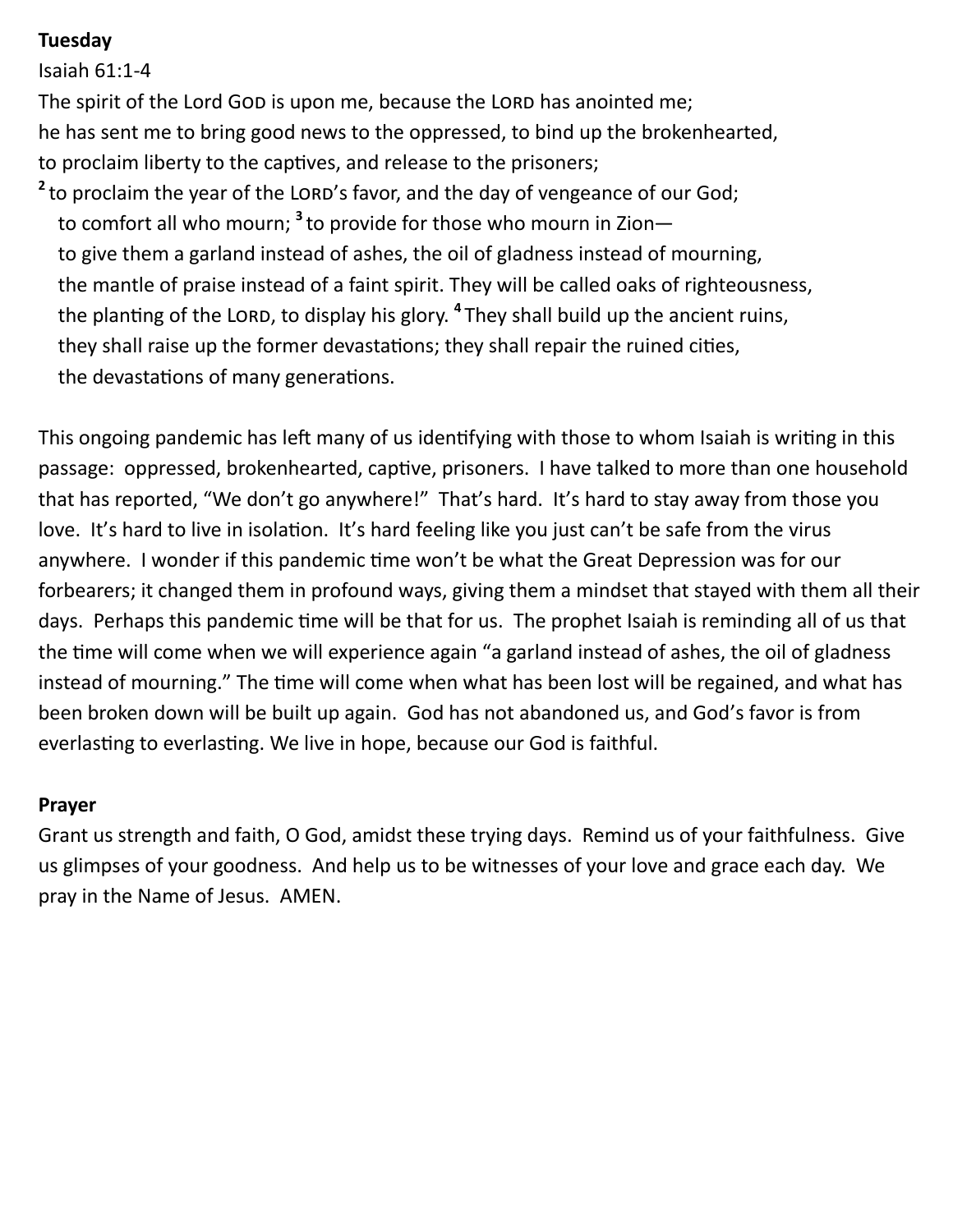#### **Wednesday**

### Romans 12:3-8

<sup>3</sup> For by the grace given to me I say to everyone among you not to think of yourself more highly than you ought to think, but to think with sober judgment, each according to the measure of faith that God has assigned. <sup>4</sup> For as in one body we have many members, and not all the members have the same function, <sup>5</sup> so we, who are many, are one body in Christ, and individually we are members one of another. **<sup>6</sup>** We have gifts that differ according to the grace given to us: prophecy, in proportion to faith; <sup>7</sup> ministry, in ministering; the teacher, in teaching; <sup>8</sup> the exhorter, in exhortation; the giver, in generosity; the leader, in diligence; the compassionate, in cheerfulness.

The Apostle Paul, in this passage, exhorts us to "think with sober judgment, each according to the measure of faith that God has assigned." This advice has been interpreted in various ways, of course, but the original language suggests that Paul is simply advising us to "be reasonable." He explicitly warns us against being haughty, but being "reasonable" also means being clear-headed about our own abilities. That's what the second part of the passage is about. Paul is reminding us that everyone has a gift, everyone has a role, and none is more or less essential than the other. Reinhold Niebuhr, the great  $20<sup>th</sup>$  century American theologian, famously insisted that our sinful nature is at its most basic level pride. While this is undoubtedly true, feminist theologians have long reminded Niebuhr that a sin equally destructive as pride is the sin of self-denial. That is to say, it is as deadly to say, "I am worth nothing," as it is to say, "I am worthy of all praise." Sober judgment. Clear-headed thinking. Reasonableness. This is what God calls us to.

### **Prayer**

Grant us clarity of mind, All-Wise God, as we judge ourselves. Help us to be neither haughty nor self-doubting, but clear that we have gifts, as do all of God's children. Help us to be graceful with ourselves and with others, seeing all people as you do. In Christ's Name, we pray. AMEN.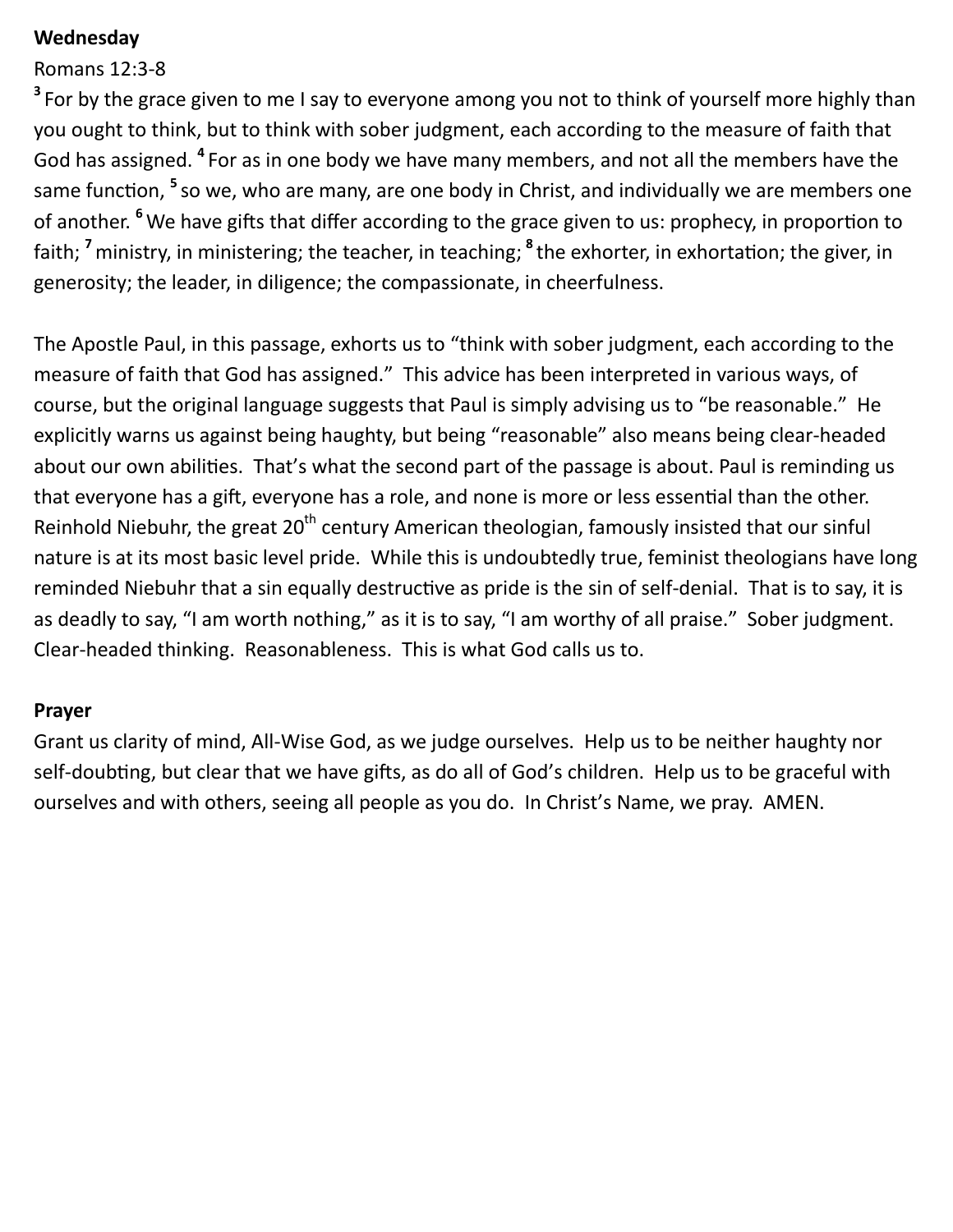# **Thursday**

Psalm 119:89-96

<sup>89</sup> The LORD exists forever; your word is firmly fixed in heaven.

**<sup>90</sup>** Your faithfulness endures to all generations; you have established the earth, and it stands fast.

- **<sup>91</sup>** By your appointment they stand today, for all things are your servants.
- **<sup>92</sup>** If your law had not been my delight, I would have perished in my misery.
- **<sup>93</sup>** I will never forget your precepts, for by them you have given me life.
- **<sup>94</sup>** I am yours; save me, for I have sought your precepts.
- **<sup>95</sup>** The wicked lie in wait to destroy me, but I consider your decrees.
- **<sup>96</sup>** I have seen a limit to all perfection, but your commandment is exceedingly broad.

The 119<sup>th</sup> Psalm is an acrostic psalm. That is to say, there is a discernible pattern according to the beginning letter of each stanza. The pattern in this psalm is that the first word of each 8-verse stanza begins with a letter of the Hebrew alphabet. There being 22 letters in the Hebrew alphabet, there are 22 stanzas in this psalm. This was done as a memory device, so that students of scripture could memorize this entire psalm, which is a psalm in praise of God's Word. This 12<sup>th</sup> stanza (vss. 89 -96) includes a vow to be devoted to the study of God's Word. This vow, however, is not merely a ceremonial rite, but rather, the writer says, "I will never forget your precepts, *for by them you have given me life.*" This is our testimony as well. As the disciple Peter said, when asked if he would abandon Jesus, "Lord, to whom can we go? You have the words of eternal life," so we say, "Jesus, you are our life." The Word of God is food for our soul. We are sustained by its message. We do not abandon God's word, for by it God has given us life. As another verse in this psalm, and a familiar song. says, "Thy Word is a lamp unto my feet and a light unto my path."

# **Prayer**

We praise you, Glorious God, for your wisdom and grace in providing your Word for us. Through this Word you feed our souls and we are satisfied. Through this Word you give us holy drink and our thirst is quenched. All thanks and praise to you, Gracious God. AMEN.